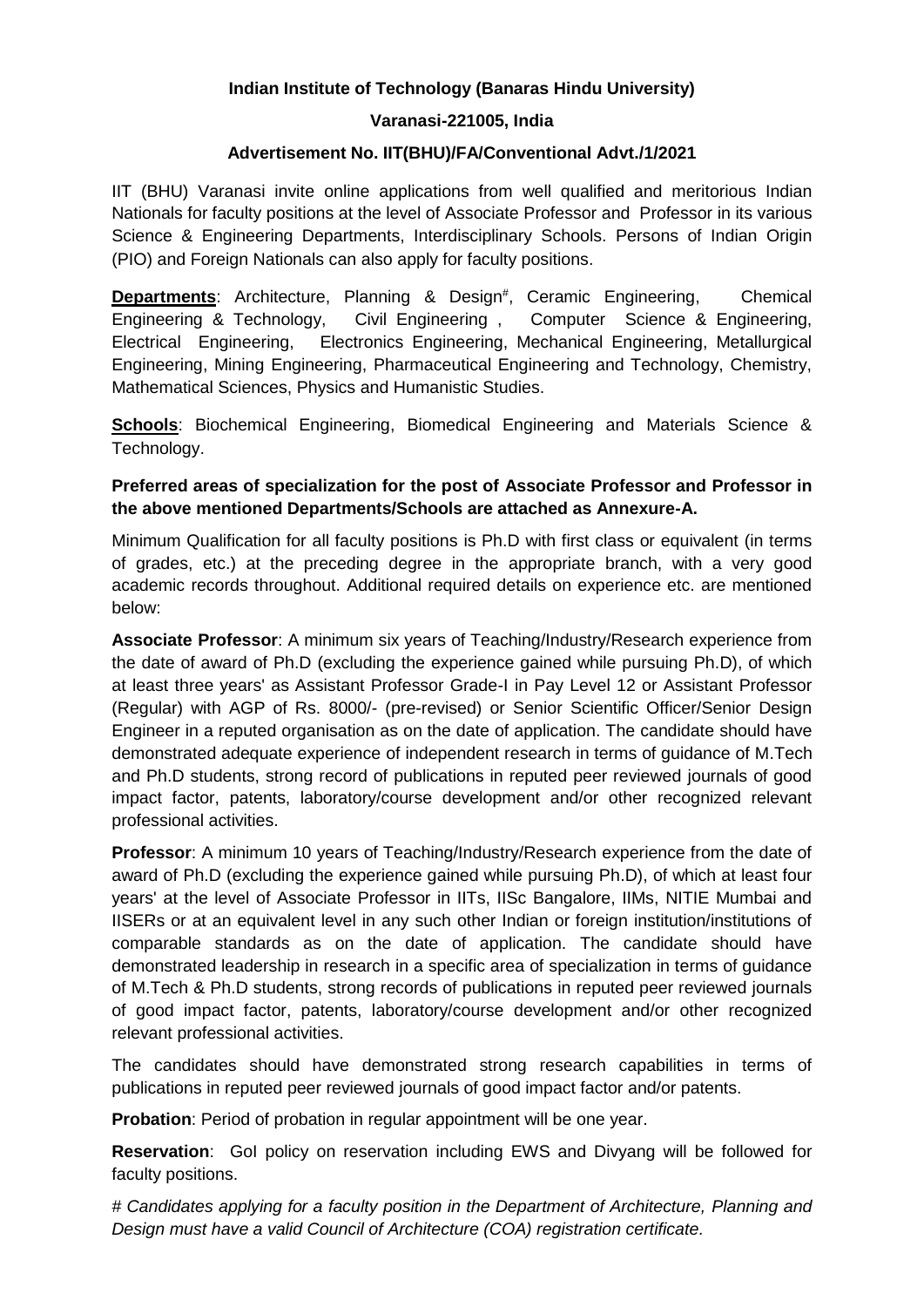The details of pay scale admissible at the time of joining are as follows:

| Post                       | Pay Level of 7th CPC | <b>Entry Pay</b> |
|----------------------------|----------------------|------------------|
| <b>Associate Professor</b> | 13A2                 | 139600           |
| Professor                  | 14A                  | 159100           |

The pay carries all other allowances as admissible to a Central Government employee stationed at Varanasi. The fringe benefits, such as HRA, LTC, medical re-imbursement, education allowance for children, contribution towards New Pension Scheme (NPS), reimbursement of telephone bills, book grants, research initiation grant (up to Rs. 10 lakhs), financial support towards national and international conferences etc. shall be permitted as per the Institute norms. Relocation charges towards transportation of personal effects are also provided as per the Institute norms.

**The applications for the above mentioned positions will be received through online portal only.** The link is as under:

[https://facultyrecruitment.iitbhu.ac.in.](https://facultyrecruitment.iitbhu.ac.in/)

#### **Notes:**

- (i) *Mere eligibility will not entitle any candidate for being called for interview.*
- *(ii) The requirements of minimum qualification and/or experience may be relaxed in the case of candidates with outstanding credentials.*
- *(iii) Reservation as per GoI norms.*
- *(iv) The Institute reserves the right to fill or not to fill any or all the post(s) advertised without assigning any reason.*
- *(v) Applicants not found suitable for higher positions may be considered for lower positions in the same area.*
- *(vi) All correspondence should be addressed to the Office of the Faculty Affairs, Indian Institute of Technology (BHU), Varanasi-221005, India. E-mail: [facultyrecruitment@iitbhu.ac.in.](mailto:facultyrecruitment@iitbhu.ac.in) For any clarification, candidates may contact the Office of the Faculty Affairs on the above address.*
- *(vii) Contact details of Heads/Coordinators of the Departments/Schools are available at the Institute website [http://www.iitbhu.ac.in.](http://www.iitbhu.ac.in/) The candidates may also approach them for any specific clarification.*
- *(viii) The date of submission of online applications is from 09.12.2021 to 30.12.2021.*

### **ADDITIONAL INFORMATION**

- 1. Candidates applying for a faculty position in the Department of Architecture, Planning and Design must have a valid Council of Architecture (COA) registration certificate and a scanned copy of the same should be uploaded alongwith the documents.
- 2. Candidates applying for a position in more than one Department/School are required to fill separate online application forms.
- 3. The candidate is responsible for the correctness of the information provided in the application form. If it is found at a later stage that any information given in the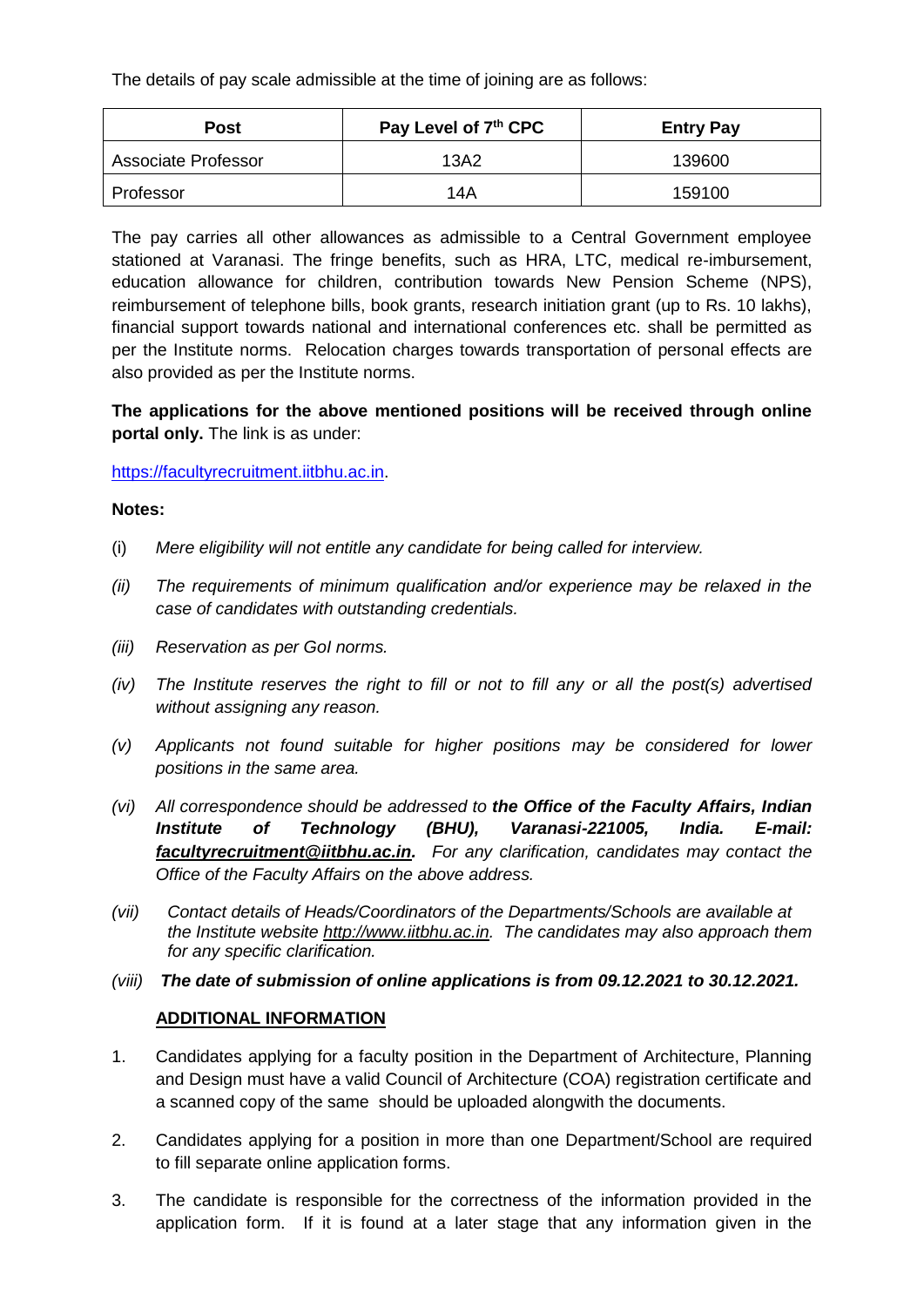application form is incorrect/false the candidature/appointment is liable to be cancelled/terminated.

- 4. Depending upon the exceptional qualification and experience, higher initial pay may be offered to deserving candidates as decided by the Selection Committee.
- 5. Candidates called for presentation as well as interview will be paid second AC railway fare from the nearest Airport/Railway station of place of duty or residence to Varanasi for an overnight journey. **Economic Airfare by Air India only** will be paid for a long distance journey within India from the local airport of place duty/residence. In addition, candidates will be paid Taxi fare from residence/place of duty to local Railway Station/Airport and back as well as Varanasi Railway Station/Airport to the Institute & Back. You may be provided boarding & lodging at the Institute Guest House subject to availability and expenses will be reimbursed.
- 6. Applicants, who are employed in Government, Semi-Government Organizations or Institutions, should send their application form **THROUGH PROPER CHANNEL** else they will be required to produce a **NO OBJECTION CERTIFICATE** from their present employer at the time of interview.
- 7. The Institute reserves the right to restrict the number of candidates for interview to a reasonable limit on the basis of qualifications and experience higher than the minimum prescribed in the advertisement and other academic achievements.
- 8. No information will be sent to those candidates who are not short-listed for interview. No correspondence, whatsoever, will be entertained from the candidates regarding conduct and result of interview and reasons for not being called for interview or selection.
- 9. For availing reservation, the candidates must upload desired certificates in prescribed format with the application form.
- 10. Foreign Nationals who are Persons of Indian Origin (PIO), if selected, permission will be sought from Govt of India before he/she can join the Institute. Other Foreign Nationals, if selected, appointment will be on a contract basis for up to five years subject to permission from Govt of India before he/she can join the Institute.
- 11. Political and security clearance from Ministries of External Affairs and Home Affairs is necessary in every case for individuals with foreign passports.
- 12. **The application forms received through any other mode shall not be entertained and the Institute does not take responsibility to inform such candidates.**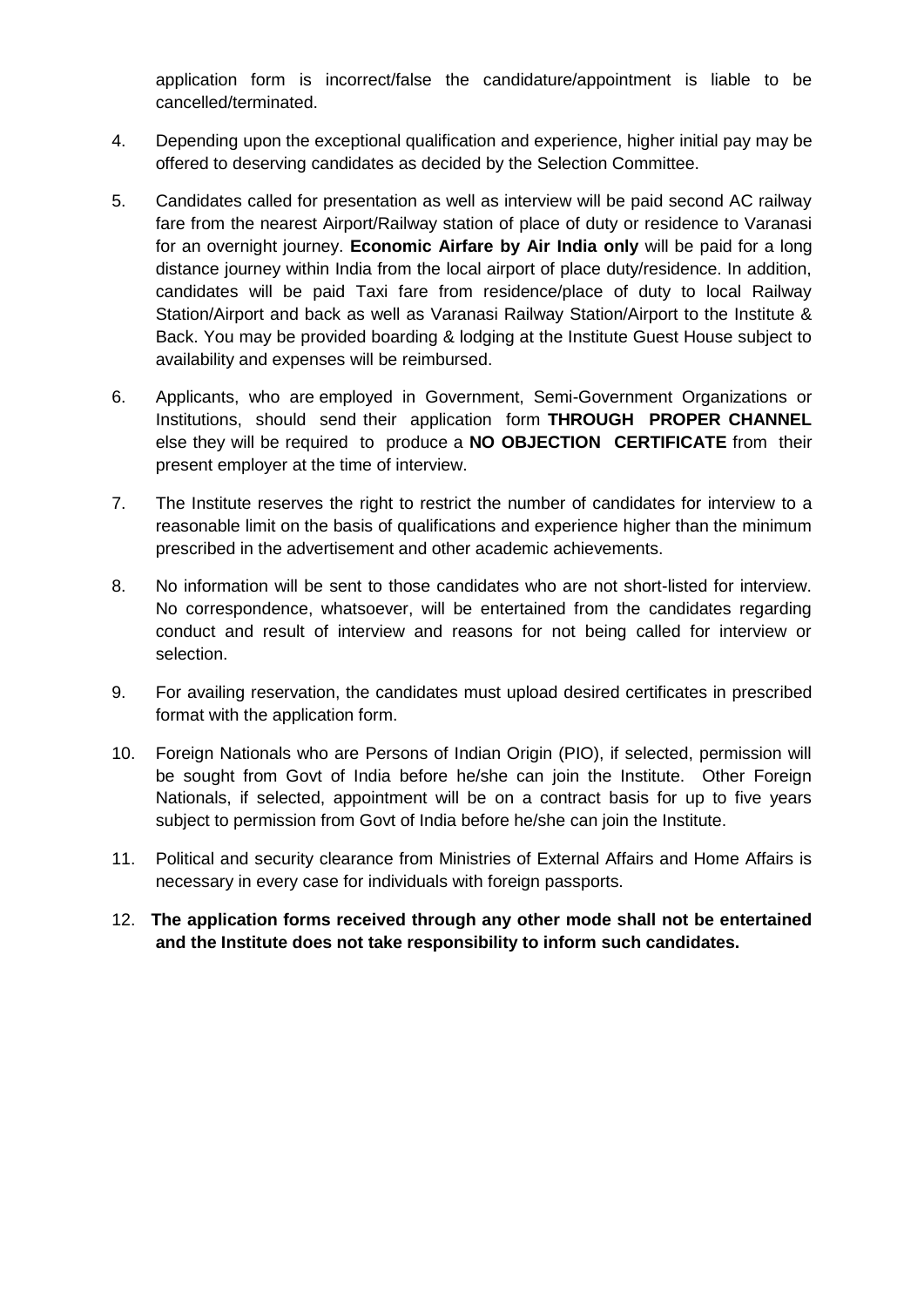# **Preferred Area of Specializations for Faculty Recruitment**

| <b>Sl</b>      | Name of the                                           | Specialization                                                                                                                                                                                                                                                                                                                                                                                                                                                                          |                                                                                                                                                                                                                                                                                                                                                                                                                                                                                         |  |
|----------------|-------------------------------------------------------|-----------------------------------------------------------------------------------------------------------------------------------------------------------------------------------------------------------------------------------------------------------------------------------------------------------------------------------------------------------------------------------------------------------------------------------------------------------------------------------------|-----------------------------------------------------------------------------------------------------------------------------------------------------------------------------------------------------------------------------------------------------------------------------------------------------------------------------------------------------------------------------------------------------------------------------------------------------------------------------------------|--|
| N <sub>0</sub> | Department/S<br>chool                                 | <b>Professor</b>                                                                                                                                                                                                                                                                                                                                                                                                                                                                        | <b>Associate Professor</b>                                                                                                                                                                                                                                                                                                                                                                                                                                                              |  |
| 1.             | Architecture,<br>Planning &<br><b>Design</b>          | (i) Landscape Architecture<br>(ii) Architectural History & Theory<br>(iii) Building Engineering & Management<br>(iv) Visual Design and Communication<br>(v) Heritage and Conservation                                                                                                                                                                                                                                                                                                   | Landscape Architecture<br>(i)<br>Architectural History & Theory<br>(ii)<br>Building Engineering & Management<br>(iii)<br>(iv) Visual Design and Communication<br>Heritage and Conservation<br>(v)                                                                                                                                                                                                                                                                                       |  |
| 2              | Computer<br><b>Sciences</b>                           | Artificial Intelligence, Computer Vision<br>(i)<br>and Machine Learning<br>(ii) High Performance Computing and Data<br>Engineering<br>(iii) Computer Networks<br>(iv) Information Extraction/Retrieval and Data<br>Analytics<br>(v) Natural Language Processing<br>(vi) Cyber Security, Cryptography, Cyber<br>Physical Systems, Game Theory<br>(vii) Computer Architecture<br>(viii) Quantum Computing / Quantum<br><b>Information Processing</b><br>(ix) Theoretical Computer Science | Artificial Intelligence, Computer Vision<br>(i)<br>and Machine Learning<br>(ii) High Performance Computing and Data<br>Engineering<br>(iii) Computer Networks<br>(iv) Information Extraction/Retrieval and<br>Data Analytics<br>(v) Natural Language Processing<br>(vi) Cyber Security, Cryptography, Cyber<br>Physical Systems, Game Theory<br>(vii) Computer Architecture<br>(viii) Quantum Computing / Quantum<br><b>Information Processing</b><br>(ix) Theoretical Computer Science |  |
| 3              | <b>Chemical</b><br><b>Engineering</b><br>& Technology | B.Tech. or B. E. in Chemical Engg. with<br>(i)<br>good academic record throughout.<br>(ii) Transport<br>Processes,<br>Thermodynamics,<br>Modeling and Simulation, Energy and<br>Environment, Chemical Engg Science,<br>Electrochemical Engg, Process Dynamics<br>Control,<br>Artificial<br>Intelligence,<br>and<br><b>Advance Materials</b>                                                                                                                                             | (i) B.Tech. or B.E. in Chemical Engg. with<br>good academic record throughout<br>(ii) Transport Processes, Thermodynamics,<br>Modeling and Simulation, Energy and<br>Environment, Chemical Engg Science,<br>Electrochemical Engg, Process Dynamics<br>Artificial<br>Intelligence,<br>Control,<br>and<br><b>Advance Materials</b>                                                                                                                                                        |  |
| 4              | <b>Mathematics</b>                                    | OPEN with preference to following areas –<br>Algebra<br>(i)<br>(ii)<br>Number Theory<br>Topology<br>(iii)<br>Geometry<br>(iv)<br>Probability Theory<br>(v)<br>(vi)<br><b>Statistics</b><br>Differential Equation<br>(vii)<br>(viii) Numerical Analysis and Optimization<br>Note: OPEN means all areas of Mathematics,<br>and with specialization in Probability Theory<br>Statistics, the candidate must have<br>and<br>Mathematics in B. Sc. level.                                    | OPEN with preference to following areas –<br>(i)<br>Algebra<br>Number Theory<br>(ii)<br>Topology<br>(iii)<br>Geometry<br>(iv)<br>Probability Theory<br>(v)<br><b>Statistics</b><br>(vi)<br><b>Differential Equation</b><br>(vii)<br>(viii) Numerical Analysis and Optimization<br>Note: OPEN means all areas of Mathematics,<br>and with specialization in Probability Theory<br>and Statistics, the candidate must have<br>Mathematics in B. Sc. level.                                |  |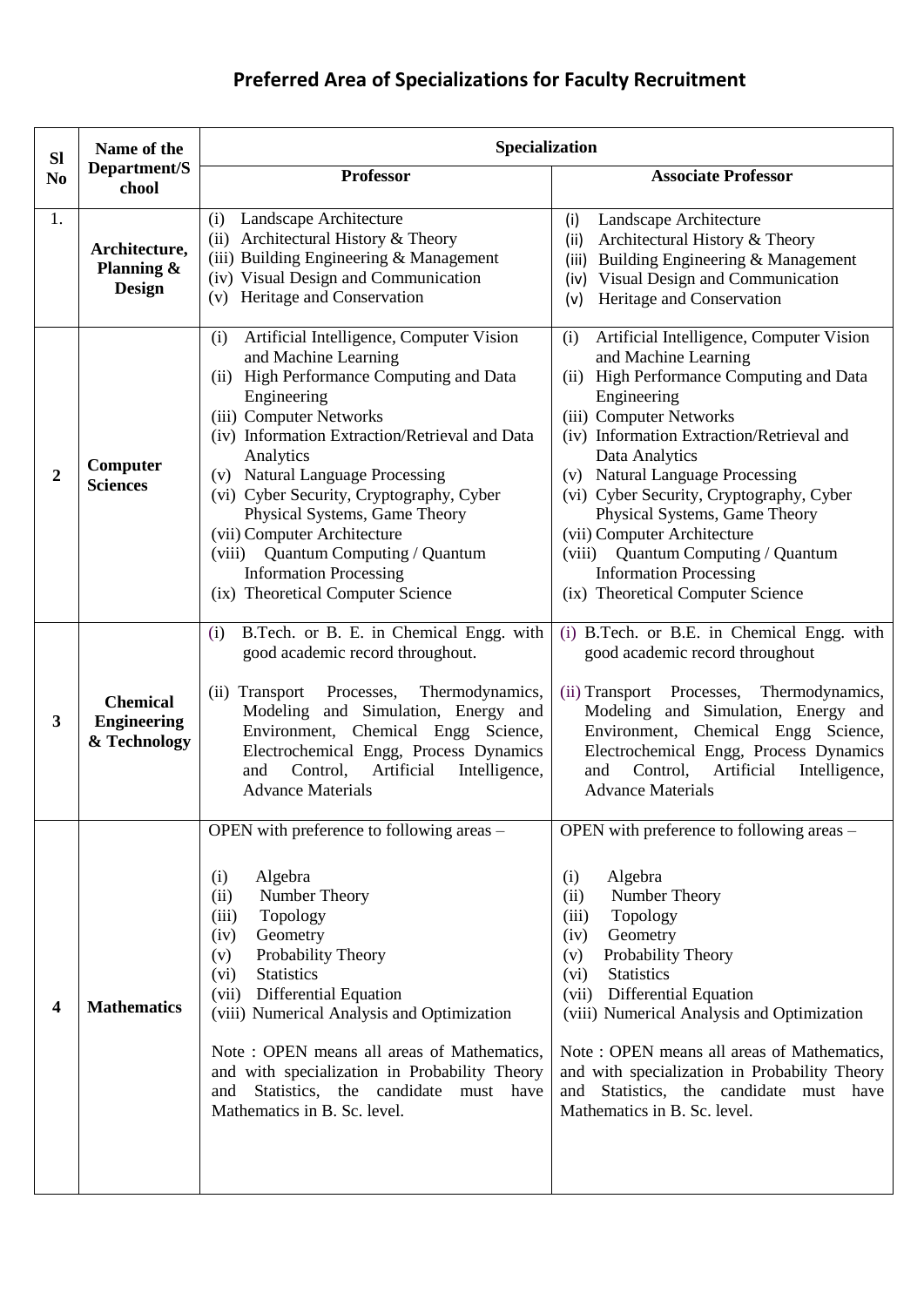|   |                      | (i) Computational Materials Engineering,                                              | (i) Computational Materials Engineering,                                                   |
|---|----------------------|---------------------------------------------------------------------------------------|--------------------------------------------------------------------------------------------|
|   |                      | Thermodynamics of Materials;<br><b>Extractive Metallurgy</b>                          | Thermodynamics of Materials;<br><b>Extractive Metallurgy</b>                               |
|   |                      |                                                                                       |                                                                                            |
|   |                      | (ii) Extraction of Metals, Processing of                                              | (ii) Extraction of Metals, Processing of                                                   |
|   |                      | Secondary Metals & Alloys, Iron & Steel<br>Making Technologies, Management            | Secondary Metals & Alloys, Iron & Steel<br>Making Technologies, Management &               |
|   |                      | &<br><b>Recycling of Metallurgical Wastes</b>                                         | Recycling of Metallurgical Wastes                                                          |
|   |                      |                                                                                       |                                                                                            |
|   |                      | (iii) Mechanical<br>Metallurgy,<br>Advanced<br>Mechanical Processing<br>Technologies, | Advanced<br>(iii) Mechanical Metallurgy,<br>Mechanical Processing Technologies,            |
|   |                      | Foundry & Near-Net Shape Processing                                                   | Foundry & Near-Net Shape Processing                                                        |
| 5 | <b>Metallurgical</b> | Technologies, Joining of Metals & Alloys,                                             | Technologies, Joining of Metals & Alloys,                                                  |
|   |                      | Surface Engineering, Corrosion Engineering                                            | Surface<br>Engineering,<br>Corrosion<br>Engineering                                        |
|   |                      | (iv) Physical Metallurgy, Structural Metallurgy,                                      |                                                                                            |
|   |                      | Complex Metallic Alloys,<br>Advanced                                                  | (iv) Physical Metallurgy,<br>Structural                                                    |
|   |                      | Materials,<br>Energy<br>Materials,<br>Nanomaterials, Composite<br>Materials,          | Metallurgy, Complex Metallic Alloys,<br>Advanced Materials, Energy Materials,              |
|   |                      | Design<br>of<br>Advanced<br>Steels,                                                   | Nanomaterials, Composite<br>Materials,                                                     |
|   |                      | of Materials,<br>Characterization<br>Non-                                             | Advanced<br>Steels,<br>Design<br>of                                                        |
|   |                      | equilibrium Processing of<br>Materials,<br>Design and Development<br>of<br>Novel      | Characterization<br>Materials,<br>of<br>Non-<br>equilibrium Processing<br>of<br>Materials, |
|   |                      | Materials".                                                                           | Design and Development<br>Novel<br>of                                                      |
|   |                      |                                                                                       | Materials".                                                                                |
|   |                      | (i) Surface Mine Equipment & Planning<br>(ii) Rock Fragmentation $&$ Blasting         | $\overline{(i)}$ Surface Mine Equipment & Planning<br>(ii) Rock Fragmentation & Blasting   |
|   |                      | (iii) Air Pollution Modeling                                                          | (iii) Air Pollution Modeling                                                               |
| 6 | <b>Mining</b>        | (iv)High Pressure Rock Mechanics                                                      | (iv) High Pressure Rock Mechanics                                                          |
|   |                      |                                                                                       |                                                                                            |
|   |                      | Digital Systems<br>(i)                                                                | (i) Digital Systems                                                                        |
|   |                      | Microprocessors<br>(ii)<br>Computer<br>and                                            | (ii) Microprocessors<br>and<br>Computer                                                    |
|   |                      | architecture                                                                          | architecture                                                                               |
|   |                      | (iii) Embedded systems<br>(iv) Artificial intelligence                                | (iii) Embedded systems<br>(iv) Artificial intelligence                                     |
|   |                      | (v) Machine learning                                                                  | (v) Machine learning                                                                       |
|   |                      | (vi) Mobile communication and computing                                               | (vi) Mobile communication and computing                                                    |
|   |                      | (vii) Digital communication and Information<br>theory                                 | (vii) Digital communication and Information<br>theory                                      |
|   |                      | (viii) Digital and mixed signal processing                                            | (viii) Digital and mixed signal processing                                                 |
| 7 | <b>Electronics</b>   | (ix) Image processing                                                                 | (ix) Image processing                                                                      |
|   |                      | (x) Speech signal processing<br>(xi) Computer networks                                | (x) Speech signal processing<br>(xi) Computer networks                                     |
|   |                      | (xii) VLSI design and technology                                                      | (xii) VLSI design and technology                                                           |
|   |                      | (xiii) VLSI for signal processing                                                     | (xiii) VLSI for signal processing                                                          |
|   |                      | (xiv) VLSI architecture<br>(xv) 3D IC Technology                                      | (xiv) VLSI architecture<br>(xv) 3D IC Technology                                           |
|   |                      | (xvi) Cyber Physical Systems                                                          | (xvi) Cyber Physical Systems                                                               |
|   |                      | (xvii) MEMS and RF MEMS.                                                              | (xvii) MEMS and RF MEMS.                                                                   |
|   |                      |                                                                                       |                                                                                            |
|   |                      |                                                                                       |                                                                                            |
|   |                      |                                                                                       |                                                                                            |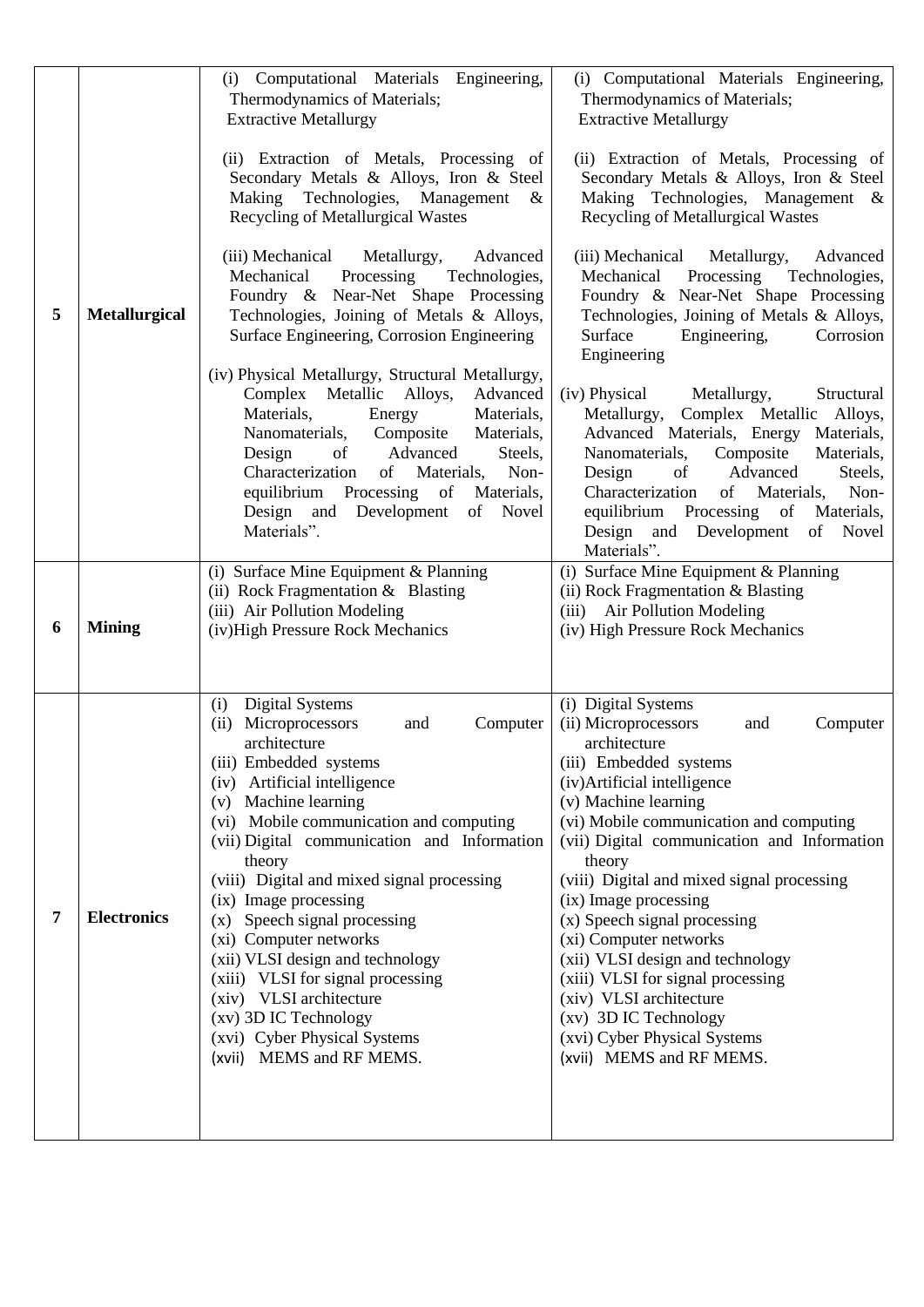|                  |                    | <b>Glass/Traditional Ceramics</b><br>(i)                                            | <b>Glass/Traditional Ceramics</b><br>(i)                                                  |
|------------------|--------------------|-------------------------------------------------------------------------------------|-------------------------------------------------------------------------------------------|
|                  |                    | (ii)<br>Refractory                                                                  | Refractory<br>(ii)                                                                        |
|                  |                    | (iii) Cement                                                                        | (iii) Cement                                                                              |
| 8                | Ceramic            | (iv) Structural Ceramics/ Composites/ Coating                                       | (iv) Structural Ceramics/Composites/Coating                                               |
|                  | <b>Engineering</b> | <b>Electro Ceramics</b><br>(v)                                                      | <b>Electro Ceramics</b><br>(v)                                                            |
|                  |                    | (vi) Energy & Furnace Technology                                                    | (vi) Energy & Furnace Technology                                                          |
|                  |                    | (vii) Bio Ceramics                                                                  | (vii) Bio Ceramics                                                                        |
|                  |                    | (viii) Computational Ceramics                                                       | (viii) Computational Ceramics                                                             |
|                  |                    | <b>Condensed Matter and Materials Physics</b><br>(i)                                | <b>Condensed Matter Physics</b><br>(i)                                                    |
|                  |                    | <b>Optics and Photonics</b><br>(ii)<br>(iii) Astrophysics and space sciences        | Astrophysics and Space Sciences<br>(ii)<br>(iii) Soft & Active Matters and Biophysics     |
|                  |                    | (iv) Nuclear and High-energy physics                                                | (iv) Atomic and Molecular Physics                                                         |
|                  |                    |                                                                                     | (v) Optics and Photonics                                                                  |
| $\boldsymbol{9}$ | <b>Physics</b>     |                                                                                     | (vi) Quantum Information                                                                  |
|                  |                    |                                                                                     | (vii) Material Physics and Nanotechnology                                                 |
|                  |                    |                                                                                     | (viii) Nuclear Physics                                                                    |
|                  |                    |                                                                                     | (ix) High Energy Physics                                                                  |
|                  |                    |                                                                                     |                                                                                           |
|                  |                    |                                                                                     |                                                                                           |
|                  | <b>School of</b>   | <b>Magnetic Materials</b><br>(i)                                                    | (i) Materials for Energy & Environment                                                    |
| 10               | <b>Materials</b>   | Materials for Sensors and Actuators<br>(ii)                                         | (ii) Magnetic Materials                                                                   |
|                  | Science &          |                                                                                     |                                                                                           |
|                  | <b>Technology</b>  |                                                                                     |                                                                                           |
|                  |                    | Computational and experimental<br>(i)                                               | Physical Organic Chemistry with<br>(i)                                                    |
| 11               | <b>Chemistry</b>   | approaches to adsorption/catalysis                                                  | Specialization in fuel cell.                                                              |
|                  |                    | Green Synthetic Organic Cchemistry<br>(ii)<br><b>Hydraulics and Water Resources</b> | Hydraulics and Water Resources                                                            |
|                  |                    | (i)<br><b>Engineering Section</b>                                                   | (i)<br><b>Engineering Section</b>                                                         |
|                  | <b>Civil</b>       | (ii) Geo-informatics Engineering Section                                            | (ii) Structural Engineering Section                                                       |
| 12               | <b>Engineering</b> | (iii) Structural Engineering Section                                                | (iii) Geo-technical Engineering Section                                                   |
|                  |                    | (iv) Geo-technical Engineering Section                                              | (iv) Transportation Engineering Section                                                   |
|                  |                    | <b>Transportation Engineering Section</b><br>(v)                                    |                                                                                           |
|                  |                    | Production Engg.- Machining, Forming,<br>(i)                                        | (i)<br>Production Engg.- Machining, Forming,                                              |
|                  |                    | Welding,<br>Additive<br>Manufacturing,                                              | Welding,<br>Additive<br>Manufacturing,                                                    |
|                  |                    | Manufacturing System and Automation,                                                | Manufacturing System and Automation,                                                      |
|                  |                    | Unconventional Manufacturing.                                                       | Unconventional Manufacturing.                                                             |
|                  |                    | (ii) Thermal & Fluid Engg.-<br>Renewable                                            | Thermal & Fluid Engg.-<br>(ii)<br>Renewable                                               |
|                  |                    | Energy, Experimental and numerical method                                           | Energy, Experimental and<br>numerical                                                     |
|                  |                    | in Thermal and Fluid Engineering including                                          | method in Thermal and Fluid Engineering                                                   |
|                  |                    | Refrigeration and Biotransport.<br>(iii) Machine Design- Mechanisms, Vibration,     | including Refrigeration and Biotransport.<br>(iii) Machine Design- Mechanisms, Vibration, |
|                  |                    | Solid Mechanics, Computer Aided Design                                              | Solid Mechanics, Computer Aided Design                                                    |
|                  |                    | (CAD), Tribology, Micro                                                             | (CAD), Tribology, Micro                                                                   |
| 13               | <b>Mechanical</b>  | Electromechanical System (MEMS),                                                    | Electromechanical System (MEMS),                                                          |
|                  | <b>Engineering</b> | Robotics & Control System.                                                          | Robotics & Control System.                                                                |
|                  |                    | (iv) Decision Science and Engg./Industrial                                          | (iv) Decision Science and Engg./Industrial                                                |
|                  |                    | Management-Logistics and Supply Chain                                               | Management-Logistics and Supply Chain                                                     |
|                  |                    | Management, Operations Management,                                                  | Management, Operations Management,                                                        |
|                  |                    | Financial Engineering and Management,                                               | Financial Engineering and Management,                                                     |
|                  |                    | Data Science and Analytics with Machine                                             | Data Science and Analytics with Machine                                                   |
|                  |                    | Learning, Artificial Intelligence, Data                                             | Learning, Artificial Intelligence, Data                                                   |
|                  |                    | Structures, Algorithms, Management                                                  | Structures, Algorithms, Management                                                        |
|                  |                    | Information System (MIS), Enterprise                                                | Information System (MIS), Enterprise                                                      |
|                  |                    | <b>Resource Planning (ERP)</b>                                                      | <b>Resource Planning (ERP)</b>                                                            |
|                  |                    |                                                                                     |                                                                                           |